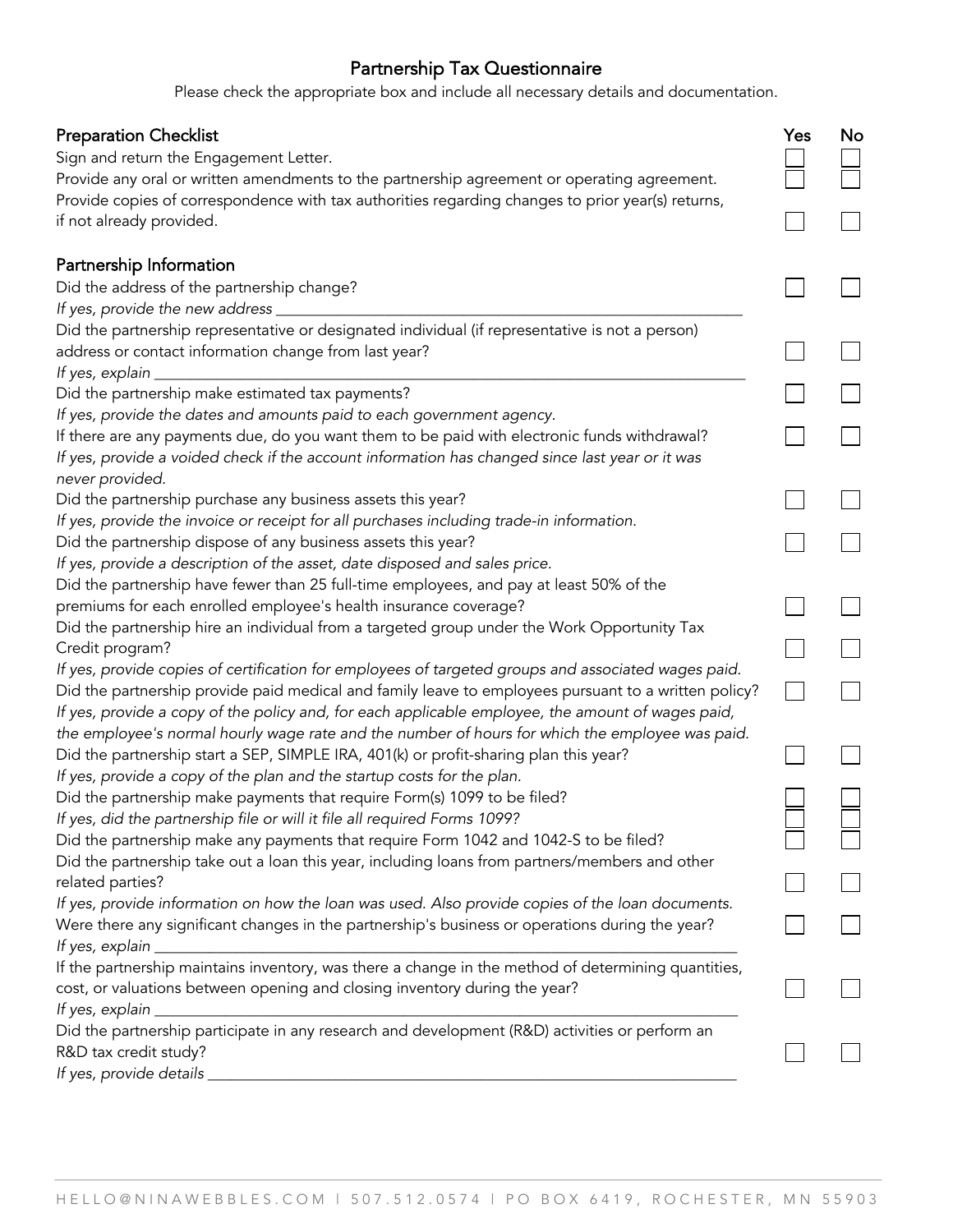| Does the partnership do business in more than one state?                                                                                                            | Yes | No |
|---------------------------------------------------------------------------------------------------------------------------------------------------------------------|-----|----|
| If yes, list the states _____                                                                                                                                       |     |    |
| Also provide copies of supporting schedules reflecting inventory, real and personal property, rents,<br>payroll and sales by state.                                 |     |    |
| Did the partnership acquire, use, dispose of or hold any virtual currency/cryptocurrency                                                                            |     |    |
| (such as bitcoin)?                                                                                                                                                  |     |    |
|                                                                                                                                                                     |     |    |
| Did the partnership, at any time during the tax year, have an interest in, or signature authority                                                                   |     |    |
| over, a foreign bank or securities account?                                                                                                                         |     |    |
| Was the partnership the grantor of, or transferor to, a foreign trust during the tax year?                                                                          |     |    |
| <b>Partner Information</b>                                                                                                                                          |     |    |
| Complete the Partners section of the Organizer Schedules.                                                                                                           |     |    |
| Did any new partners join the partnership or any previously existing partners leave the partnership?                                                                |     |    |
| Did a partner sell or exchange any or all of their partnership interest in exchange for unrealized                                                                  |     |    |
| receivables (such as proceeds, services, or property where the partnership has a right to payment)                                                                  |     |    |
| or inventory items?                                                                                                                                                 |     |    |
| If yes, explain _                                                                                                                                                   |     |    |
| Did any partner transfer any capital to an existing or new partner, including any transfers for recently                                                            |     |    |
| deceased partners?                                                                                                                                                  |     |    |
|                                                                                                                                                                     |     |    |
| Did any partner contribute cash or property to the partnership or take a cash distribution during the                                                               |     |    |
| year?                                                                                                                                                               |     |    |
| If yes, explain _                                                                                                                                                   |     |    |
| Did any partner make a loan to the partnership during the year?                                                                                                     |     |    |
| If yes, include the information in the Partners section of the Organizer Schedules.                                                                                 |     |    |
| Did the partnership repay a loan from any partner during the year?                                                                                                  |     |    |
| If yes, include the information in the Partners section of the Organizer Schedules.                                                                                 |     |    |
| Did the partnership distribute any guaranteed payments to a partner (payments or credits to a                                                                       |     |    |
| partner without a regard to the income of the partnership)?                                                                                                         |     |    |
| If yes, include the information in the Partners section of the Organizer Schedules.                                                                                 |     |    |
| Did the partnership pay any health insurance premiums for partners?<br>If yes, include the information in the Partners section of the Organizer Schedules.          |     |    |
|                                                                                                                                                                     |     |    |
| Did the partnership make any contributions to a pension or IRA for partners?<br>If yes, include the information in the Partners section of the Organizer Schedules. |     |    |
| Does the partnership pay life insurance premiums (other than group-term life) for officers of the                                                                   |     |    |
| partnership?                                                                                                                                                        |     |    |
| If yes, provide amounts and indicate to which accounts these expenses were posted _____                                                                             |     |    |
|                                                                                                                                                                     |     |    |
| <b>Vehicles</b>                                                                                                                                                     |     |    |
| Does the partnership own vehicles?                                                                                                                                  |     |    |
| If yes, answer the following questions and complete the Vehicles section of the                                                                                     |     |    |
| Organizer Schedules.                                                                                                                                                |     |    |
| Does the partnership have evidence to support the claimed business use?                                                                                             |     |    |
| If yes, is the evidence written?                                                                                                                                    |     |    |
| Were the vehicles available for personal use during off-duty hours?                                                                                                 |     |    |
| Were the vehicles used primarily by a more than five-percent owner or related person?                                                                               |     |    |
| Is another vehicle available for personal use?                                                                                                                      |     |    |
| Provide a copy of the lease for any leased vehicles.                                                                                                                |     |    |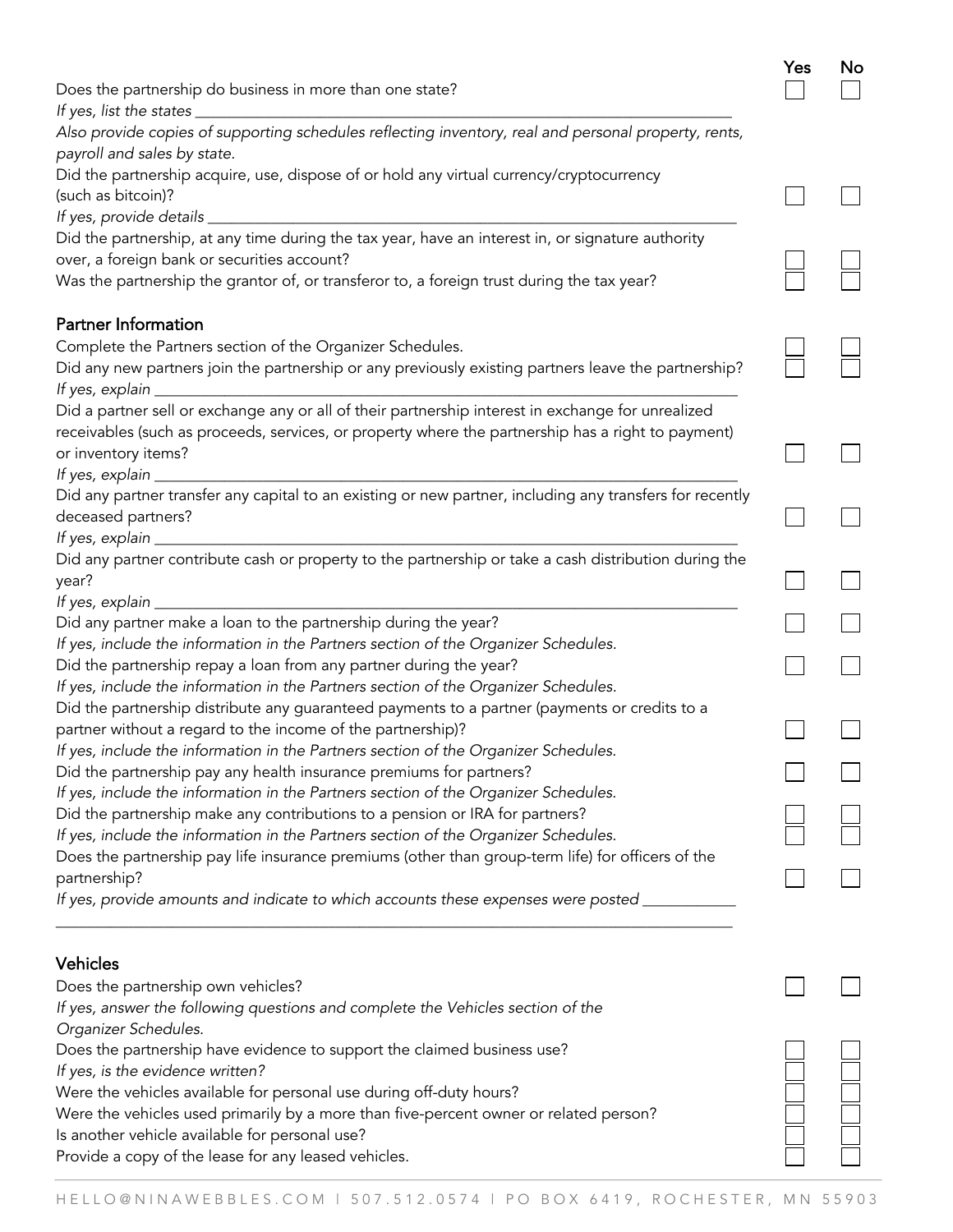| Regarding the partnership policy for vehicles:                                                                                                                                                                                                                                                             | Yes | No |
|------------------------------------------------------------------------------------------------------------------------------------------------------------------------------------------------------------------------------------------------------------------------------------------------------------|-----|----|
| Does the partnership maintain a written policy that prohibits all personal use of vehicles,<br>including commuting, by employees?<br>Does the partnership treat all use of vehicles by employees as personal use?                                                                                          |     |    |
| Does the partnership provide more than five vehicles to employees and retain the information<br>received from employees concerning the use of the vehicles?<br>Does the partnership require or maintain copies of vehicle logs?                                                                            |     |    |
| <b>COVID-19 Information</b><br>Did the partnership receive Paycheck Protection Program (PPP) funds?<br>If yes, provide details of the amount of funds received. Include a copy of the application and<br>documentation for loan forgiveness and the forgiveness response from the bank, if applicable.     |     |    |
| Did the partnership receive any other funds/loans/grants (local, state, federal or other) related to<br>the COVID-19 pandemic and economic recovery?<br>If yes, provide details                                                                                                                            |     |    |
| Did the partnership claim the Employee Retention Credit (ERC) and/or credits for qualified leave wages<br>paid to employees due to paid sick leave or expanded family and medical leave for reasons<br>related to COVID-19?<br>If yes, provide details and the payroll tax returns for relevant quarters _ |     |    |